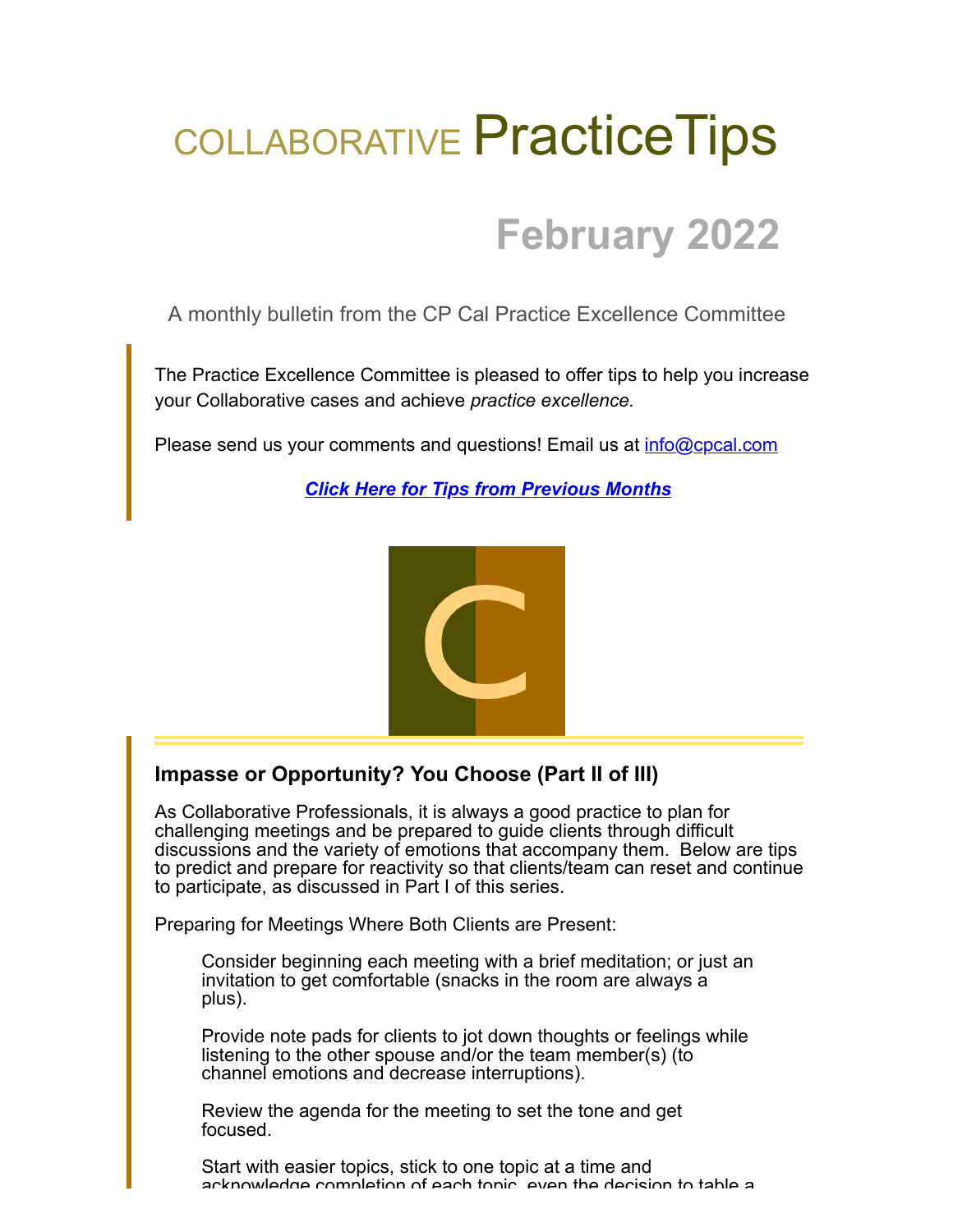acknowledge completion of each topic, even the decision to table a topic; capture agreements in writing.

If this is the beginning of the case, develop interests – what is most important to the clients.

Start with a discussion of the couple's BIGGER PICTURE - what are the overarching goals that the couple wants to achieve in their process and in their final agreement (without specific details).

Focus on the goals that the couple agrees upon, such as financial security, children's welfare.

Circle back to these common goals when the couple is having trouble finding agreement. How might solutions meet these interests?

How to Manage Emotional Flooding During a Meeting:

A sign of impending impasse is when we see various emotions that bubble up in one or both clients during a meeting.

When we notice emotions bubbling up, we can choose to redirect the clients toward resolution, rather than giving up or joining a client in the feeling of discouragement or anxiety.

Below are some behavioral cues warranting emotional regulation when a reset is needed as introduced in Part I of this series. Now is the time to use them! (Continue to review and remind team members/clients throughout the case.)

Cues:

Crying

Fidgeting

Furrowed brows

Tuning out (inability to concentrate or pay attention)

Lack of eye contact

Interrupting; raising one's voice

Physical discomfort

Disruptive physical gestures (pointing, leaning forward, tapping or pounding the table, throwing something, withdrawal from the meeting)

Because it is very difficult to get someone who is experiencing painful or angry emotions back into their thinking brain, the best we can do is to meet a flooded client at their emotions by asking, acknowledging and expressing understanding (which may need to be done in breakout room):

Examples:

"What are you feeling right now?"

"Where are you physically feeling these emotions?"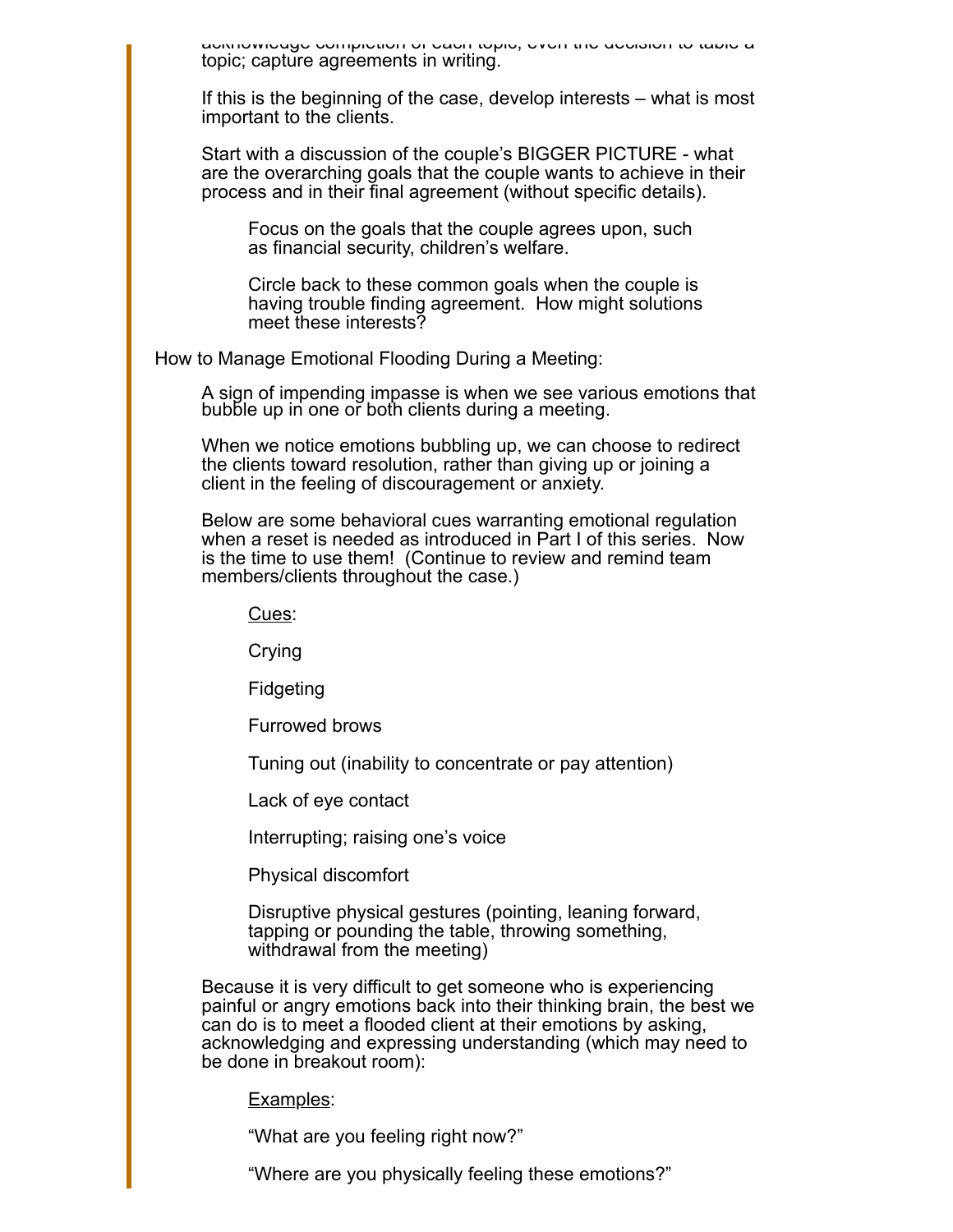Summarize what you've heard from the client to show understanding and ask what client needs for support.

Remind client to practice "reset" skills developed with their coach (Part I). After practicing reset skills, assess the client's mindset and ask if they are able to continue the meeting.

Consider ending the meeting and rescheduling if it becomes clear that a client can no longer think straight and/or proceed any further with the meeting.

Be sure to have a team debrief after this meeting to plan for next steps:

Were the cues effective?

Did the reset skills work?

Where and how can we improve?

*Stay Tuned for Part III of III in Next Month's TIPS – Impasse or Opportunity? I'm Possible!*

#### **From the PEC:**

A family law attorney who had moved over to Estates work because she just couldn't stand that world talked with me awhile back about Collaborative. She was thinking she might take on a divorce case again if she could get out of court and do things right. What she wanted to know was how we "messaged" Collaborative when people came to us for a traditional divorce or for mediation.

The answer is actually less about messaging than about asking the right questions and listening. You always get to hear the way things are now - full of pain, anger, hurt and fear. The questions to ask are about where they want to end up when this process is long over. How do they want to be feeling then? What do they want their children to be feeling? What do they want their children to be thinking about the way they handled the divorce? Sometimes you'll get the knee-jerk reaction first: "I want to feel I've won and the children know what a louse their other parent is." The response: "Ah. That's what you're feeling right now. Let's go further into a future where you're at peace." If they can't get there, well, maybe they do need to litigate.

Once you have a positive end goal, "messaging" Collaborative is a piece of cake. It's the path to what they want, which includes more support and guidance for the ex, a focus on positive outcomes for the children, effective co-parenting communication, etc., all headed to that end goal of...peace.